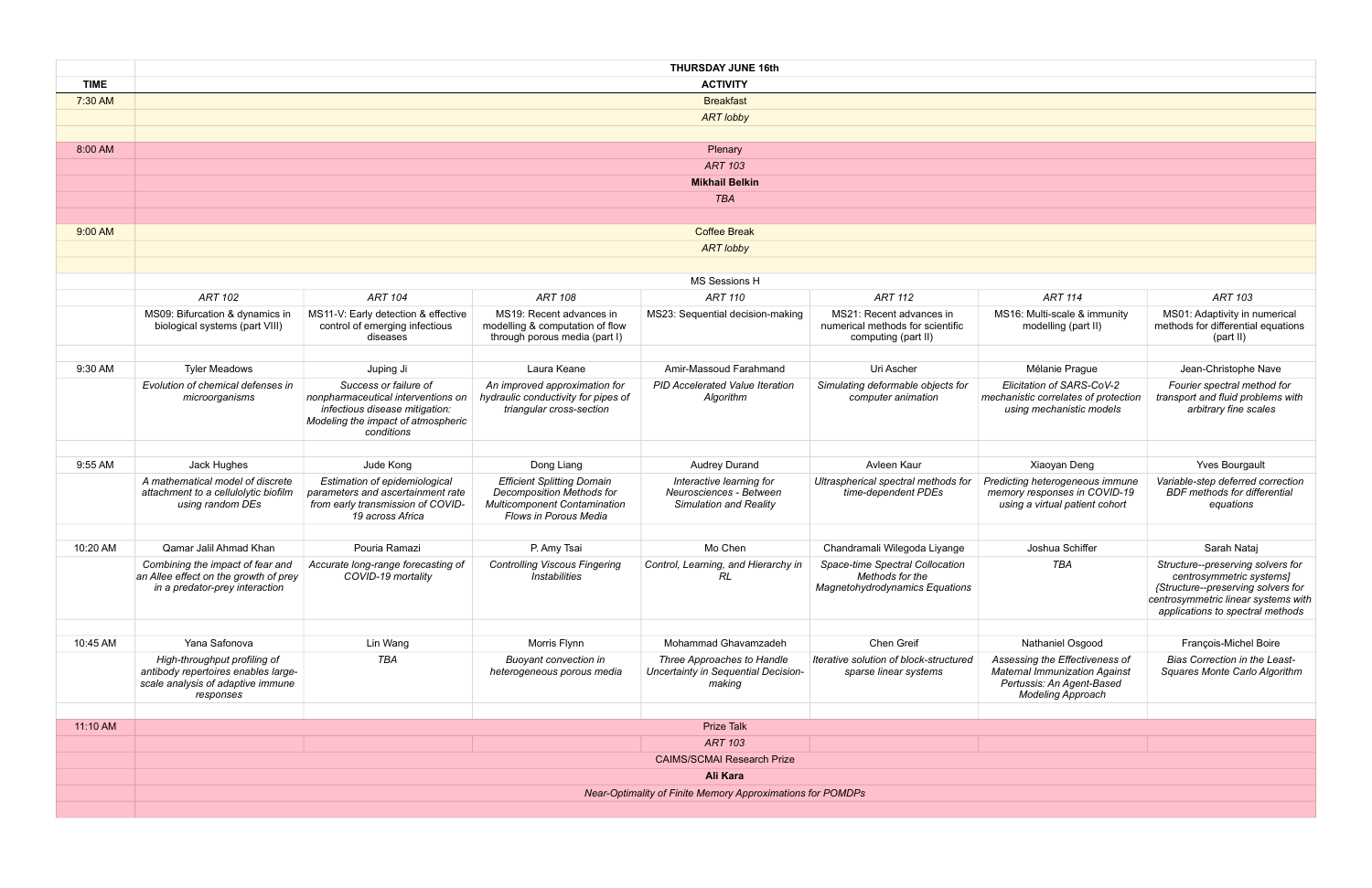| 11:55 AM | Lunch                                                                                                                                      |                                                                                                                                     |                                                                                                |                                                               |                                                                                                              |                                                                                                    |  |  |
|----------|--------------------------------------------------------------------------------------------------------------------------------------------|-------------------------------------------------------------------------------------------------------------------------------------|------------------------------------------------------------------------------------------------|---------------------------------------------------------------|--------------------------------------------------------------------------------------------------------------|----------------------------------------------------------------------------------------------------|--|--|
|          | <b>Sun Room</b>                                                                                                                            |                                                                                                                                     |                                                                                                |                                                               |                                                                                                              |                                                                                                    |  |  |
|          |                                                                                                                                            |                                                                                                                                     |                                                                                                |                                                               |                                                                                                              |                                                                                                    |  |  |
| 12:30 PM | Health-a-thon (for those participating)                                                                                                    |                                                                                                                                     |                                                                                                |                                                               |                                                                                                              |                                                                                                    |  |  |
|          | <b>ART 102</b>                                                                                                                             | <b>ART 104</b>                                                                                                                      | ART 108                                                                                        | ART 110                                                       | <b>ART 112</b>                                                                                               |                                                                                                    |  |  |
|          | Group #1                                                                                                                                   | Group #2                                                                                                                            | Group #3                                                                                       | Group #4                                                      | Group #5                                                                                                     |                                                                                                    |  |  |
|          |                                                                                                                                            |                                                                                                                                     |                                                                                                |                                                               |                                                                                                              |                                                                                                    |  |  |
|          |                                                                                                                                            |                                                                                                                                     |                                                                                                | MS SESSIONS I                                                 |                                                                                                              |                                                                                                    |  |  |
|          | <b>ART 102</b>                                                                                                                             | <b>ART 104</b>                                                                                                                      | ART 108                                                                                        | <b>ART 110</b>                                                | <b>ART 112</b>                                                                                               | <b>ART 114</b>                                                                                     |  |  |
|          | MS09: Bifurcations & dynamics in<br>biological systems (part IX)                                                                           |                                                                                                                                     | MS19: Recent advances in<br>modelling & computation of flow<br>through porous media (part II)  |                                                               |                                                                                                              |                                                                                                    |  |  |
| 13:30 PM | Liu Yang                                                                                                                                   |                                                                                                                                     | lan Frigaard                                                                                   |                                                               |                                                                                                              |                                                                                                    |  |  |
|          | The Dynamics of the Illegal Poultry<br>Trade Caused by H7N9 Avian Flu<br>Scare on the Transmission of the<br>Disease                       |                                                                                                                                     | Yield stress fluids and sealing of<br>porous channels                                          |                                                               |                                                                                                              |                                                                                                    |  |  |
| 13:55 PM |                                                                                                                                            |                                                                                                                                     | Michelle Boham                                                                                 |                                                               |                                                                                                              |                                                                                                    |  |  |
|          | Stacey Smith?<br>Modelling the ability of mass drug                                                                                        |                                                                                                                                     | When an exact formula is not                                                                   |                                                               |                                                                                                              |                                                                                                    |  |  |
|          | administration to interrupt soil-<br>transmitted helminth transmission:<br>Community-based deworming in<br>Kenya as a case study           |                                                                                                                                     | enough: the counter-intuitive nature<br>of gas flow in anisotropic porous<br>media             |                                                               |                                                                                                              |                                                                                                    |  |  |
|          |                                                                                                                                            |                                                                                                                                     |                                                                                                |                                                               |                                                                                                              |                                                                                                    |  |  |
| 14:20 PM | Wenjing Zhang                                                                                                                              |                                                                                                                                     | Kateryna Tretiakova                                                                            |                                                               |                                                                                                              |                                                                                                    |  |  |
|          | An Investigation of Tuberculosis<br>Progression Revealing the Role of<br>Macrophages Apoptosis via<br>Sensitivity and Bifurcation Analysis |                                                                                                                                     | Separable solutions to non-linear<br>anisotropic diffusion equation in<br>elliptic coordinates |                                                               |                                                                                                              |                                                                                                    |  |  |
|          |                                                                                                                                            |                                                                                                                                     |                                                                                                |                                                               |                                                                                                              |                                                                                                    |  |  |
|          |                                                                                                                                            |                                                                                                                                     |                                                                                                |                                                               |                                                                                                              |                                                                                                    |  |  |
| 14:45 PM | Coffee break                                                                                                                               |                                                                                                                                     |                                                                                                |                                                               |                                                                                                              |                                                                                                    |  |  |
|          | <b>ART LOBBY</b>                                                                                                                           |                                                                                                                                     |                                                                                                |                                                               |                                                                                                              |                                                                                                    |  |  |
|          |                                                                                                                                            |                                                                                                                                     |                                                                                                |                                                               |                                                                                                              |                                                                                                    |  |  |
|          |                                                                                                                                            |                                                                                                                                     |                                                                                                | MS SESSIONS J                                                 |                                                                                                              |                                                                                                    |  |  |
|          | <b>ART 102</b>                                                                                                                             | <b>ART 104</b>                                                                                                                      | <b>ART 108</b>                                                                                 | <b>ART 110</b>                                                | <b>ART 112</b>                                                                                               | <b>ART 114</b>                                                                                     |  |  |
|          | MS09: Bifurcations & dynamics in<br>biological systems (part X)                                                                            | MS18: Recent advances in<br>mathematical & computational<br>finance (part II)                                                       |                                                                                                | MS02: Advances in optimization<br>algorithms & applications   | MS04: Advances in the efficient<br>numerical solution of PDEs (part II)                                      | MS32: Computational math<br>(part II) - ART 114 preferre<br>must be ART 103 if MS24 s<br>this slot |  |  |
| 15:15 PM | Shaza Alsibaai                                                                                                                             | Peter Forsyth                                                                                                                       |                                                                                                | Daniela Lubke                                                 | Yunhui He                                                                                                    | Alexandra Bunger                                                                                   |  |  |
|          | Modeling Iron Metabolism and<br><b>Erythropoiesis of Blood Donors</b>                                                                      | A Stochastic Control Approach to<br><b>Defined Contribution Plan</b><br>Decumulation: "The Nastiest,<br>Hardest Problem in Finance" |                                                                                                | Convex relaxation of the binary<br>quadratic knapsack problem | Smoothing Analysis of Two Robust<br><b>Multigrid Methods for Elliptic</b><br><b>Optimal Control Problems</b> | A Low-rank Tensor Train Te<br>for Isogemetric Analysis<br>discretizations                          |  |  |
| 15:40 PM | Andreas Buttenschoen                                                                                                                       | Yuying Li                                                                                                                           |                                                                                                | Dominic Huang                                                 | Felix Kwok                                                                                                   | <b>Alexey Smirnov</b>                                                                              |  |  |
|          |                                                                                                                                            |                                                                                                                                     |                                                                                                |                                                               |                                                                                                              |                                                                                                    |  |  |

| <b>ART 114</b>                     |  |
|------------------------------------|--|
|                                    |  |
|                                    |  |
|                                    |  |
|                                    |  |
|                                    |  |
|                                    |  |
|                                    |  |
|                                    |  |
|                                    |  |
|                                    |  |
|                                    |  |
|                                    |  |
|                                    |  |
|                                    |  |
|                                    |  |
|                                    |  |
|                                    |  |
|                                    |  |
|                                    |  |
|                                    |  |
|                                    |  |
|                                    |  |
|                                    |  |
|                                    |  |
|                                    |  |
|                                    |  |
|                                    |  |
|                                    |  |
|                                    |  |
| <b>ART 114</b>                     |  |
| MS32: Computational mathematics    |  |
| (part II) - ART 114 preferred, but |  |
| must be ART 103 if MS24 stays in   |  |
| this slot                          |  |
|                                    |  |
| Alexandra Bunger                   |  |
| A Low-rank Tensor Train Technique  |  |
| for Isogemetric Analysis PDE       |  |
| discretizations                    |  |
|                                    |  |
|                                    |  |
| Alexey Smirnov                     |  |